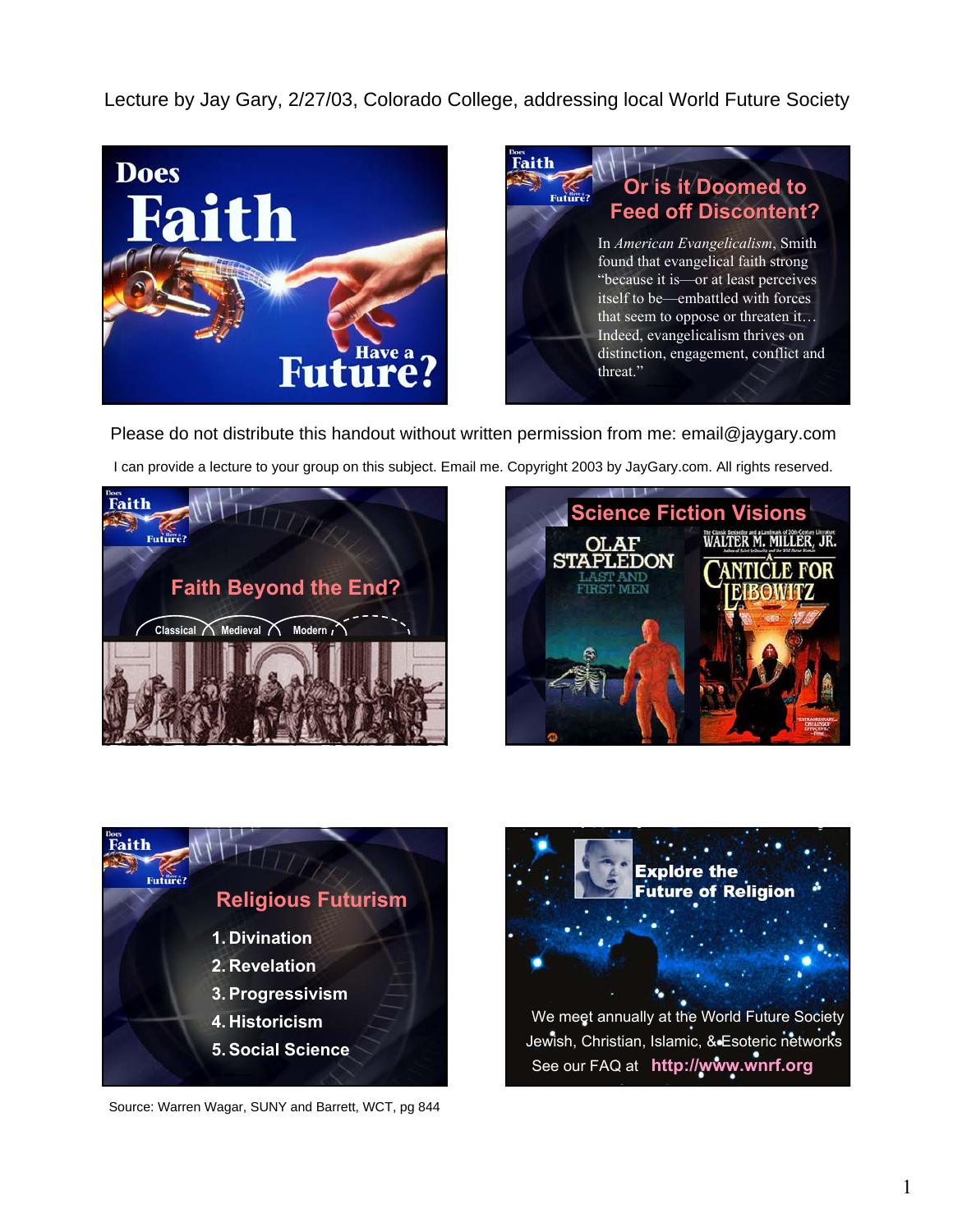| <b>World Religions Today</b> |                    |         |       |
|------------------------------|--------------------|---------|-------|
|                              | Population Percent |         | P.A.% |
| <b>Christians</b>            | 2,050,616,000      | 33.05%  | 1.27  |
| <b>Muslims</b>               | 1,239,029,000      | 19.97%  | 2.11  |
| <b>Nonreligious</b>          | 780,557,000        | 12.58%  | 0.8   |
| <b>Hindus</b>                | 836,543,000        | 13.48%  | 1.54  |
| <b>Buddhists</b>             | 367,538,000        | 5.92%   | 1.04  |
| <b>Atheists</b>              | 150,804,000        | 2.43%   | 0.24  |
| New-Religionists             | 104,280,000        | 1.68%   | 0.94  |
| <b>Ethnoreligionists</b>     | 234,341,000        | 3.78%   | 1.3   |
| <b>Sikhs</b>                 | 24,124,000         | 0.39%   | 1.84  |
| <b>Jews</b>                  | 14,670,000         | 0.24%   | 0.81  |
| <b>World Pop.</b>            | 6,203,789,000      | 100.00% | 1.22  |





They tell us nothing of shifts among confessions





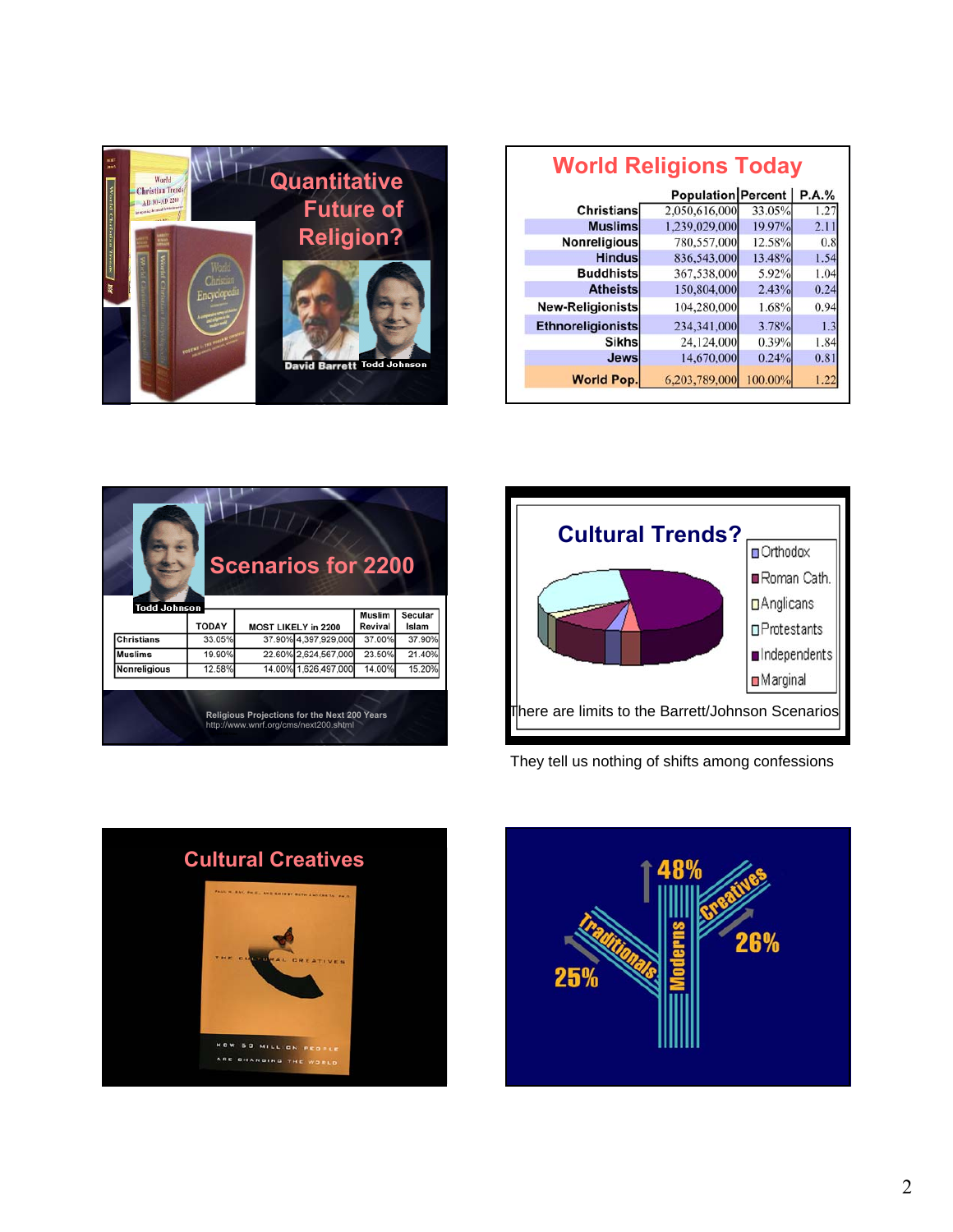### **Three Subcultures**

**MODERN** 

**Desmond Tutu** 

**Isaac Asimov** 

Pablo Picasso

George Bush

**Bertrand Russell** 

**TRADITIONAL Billy Graham Mother Teresa** J.R. Tolkein Norman Rockell George Bush Jr Eric Voegelin

#### **CREATIVE Norman Peale**

**Oprah Winfrey** The Dalai Lama Arthur C. Clarke **Marc Chagall Tony Blair** Ken Wilber







## Identifying two key drivers of change



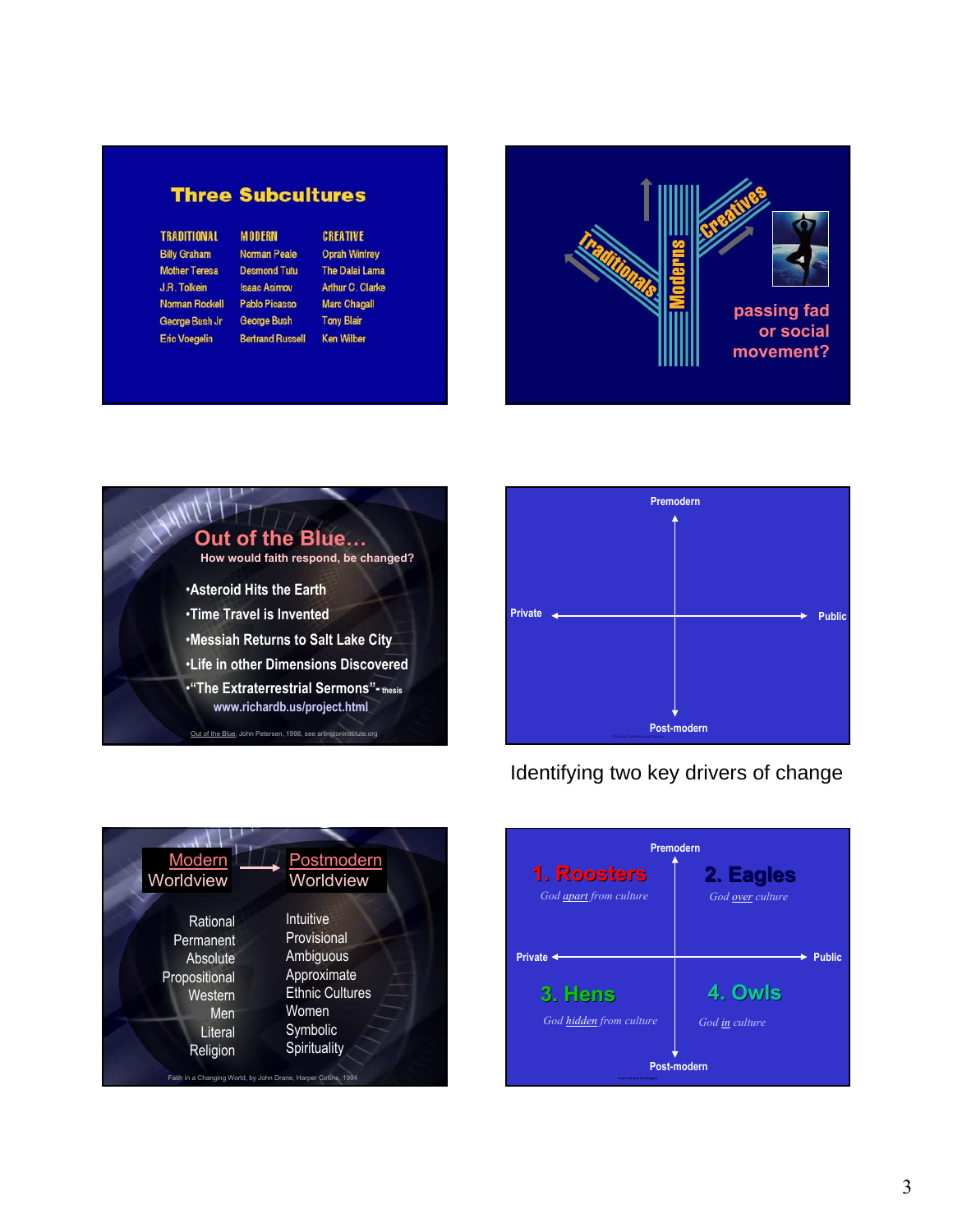| <b>Premodern</b><br><b>Theocratic:</b><br>Sectarian:<br>1. Roosters<br>2. Eagles<br>Dogmatic Fundamentalism<br>Religious Nationalism<br>God apart from culture<br>God over culture |                                           |  |  |
|------------------------------------------------------------------------------------------------------------------------------------------------------------------------------------|-------------------------------------------|--|--|
| Private <                                                                                                                                                                          | Public                                    |  |  |
| <b>Conscious:</b><br>3. Hens                                                                                                                                                       | Renaissance:<br>4. Owls                   |  |  |
| Natural Spirituality<br>God hidden from culture                                                                                                                                    | <b>Integral Culture</b><br>God in culture |  |  |
| Post-modern<br>Four Futures of Reliable                                                                                                                                            |                                           |  |  |









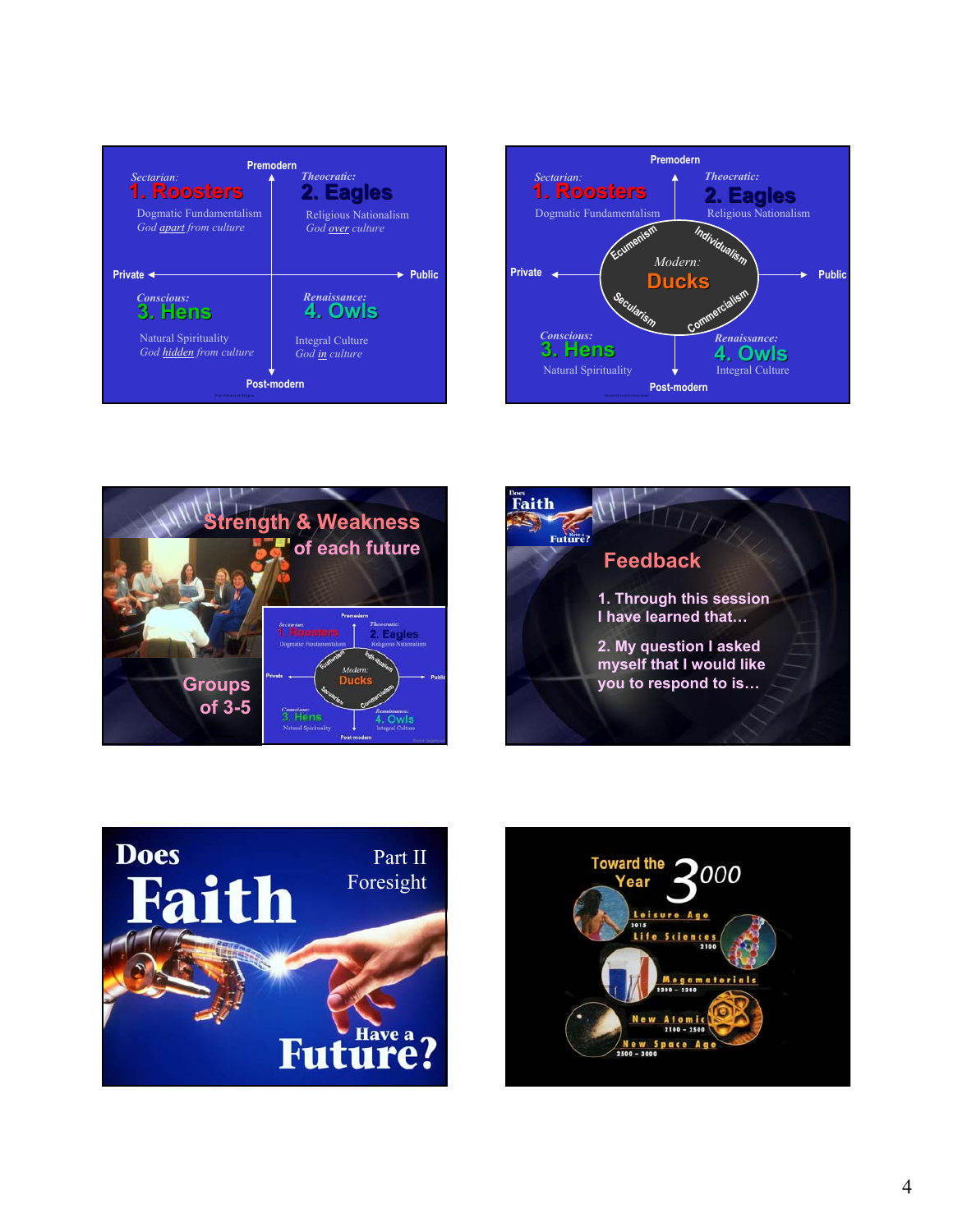

## **Millennialism**

# **Catastrophic**

Earth-->Heaven God loses in history Salvation beyond history Redemption of souls History winds down Quietism Countdown to last days Transcendent OTHER WORLDLY

#### Constructive

Heaven-->Earth God wins in history Salvation in/through history Redemption of society History winds up Activism Countup from first day Immanent THIS WORLDLY